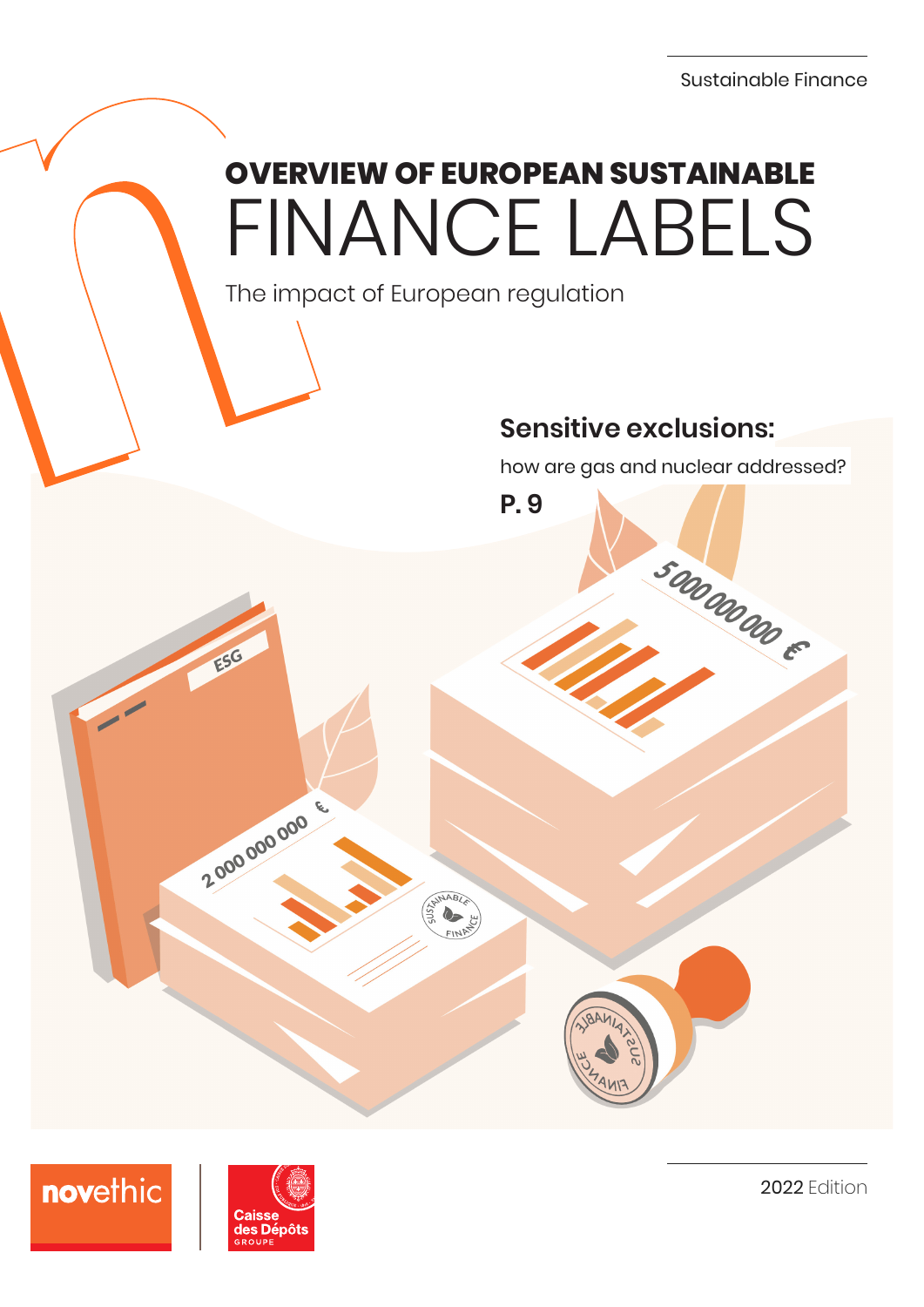## STRENGHTENED REQUIREMENTS TO BETTER FIT INTO THE EUROPEAN FRAMEWORK

European sustainable finance labels continue to grow their market share. The assets under management of labelled funds doubled between the end of 2020 and the end of 2021, while their number increased by a factor of 1.5. This solid growth continues in a market that has been made even more complex by the arrival, in March 2021, of the Article 8 or Article 9 classification of sustainable funds under the European **SFDR** Regulation. Some asset management companies tend to use it as a label, whereas it is merely a self-declaration.

In order to curb this competition in display of sustainability credentials, six of the nine sustainable finance labels have already made it an additional criterion. They have introduced an Article 8 and/or Article 9 compliance requirement for applicant funds, which allows them to supervise the claimed credentials. While SFDR mainly aims to increase transparency and regulate the relevant information for so-called sustainable funds, label criteria guidelines set a minimum level of requirements regarding management processes, ESG criteria integration, green share, shareholder engagement or enforcement of sector exclusions.

The first year of the SFDR's entry into force confirms the wide variety of approaches in the offer of sustainable financial products, whether they claim to be Article 8 or 9. The European labels therefore have the opportunity to capitalise on the guarantees provided by their criteria documents. Four of them have been revised over the last 12 months to dovetail with the SFDR regulation. These revisions have also paved the way for a clarification of expectations regarding the inclusion of «material» sustainability criteria in asset management.

Sustainable finance labels are thus part of a major evolution in sustainable finance which, under the impetus of SFDR and new market expectations, will have to integrate the notions of double materiality in the ESG assessment of

invested assets. At the end of 2021, a Bloomberg investigation questioned the relevance of the ESG ratings provided by the giant MSCI, accusing them of not assessing, for example, the impact of a company on climate change but only the potential impact of climate change on the company, for the benefit of its shareholders. MSCI did not dispute this, explaining that its ESG ratings allow for a common definition of ESG criteria. The new requirements introduced by Nordic Swan and Towards Sustainability labels respond to the expectations on double materiality highlighted by Bloomberg, since the emphasis has been put on the proportionality of ESG analysis with the double materiality of risks according to sectors or companies. Nordic Swan now has, for example, specific criteria for sectors where these issues are critical, i.e. the most carbon-intensive sectors or those with a high impact on biodiversity.

Finally, it should be noted that three labels are beginning to integrate the European taxonomy into the calculation of the green share of thematic funds. However, this exercise will be complicated by the staggered availability of taxonomy alignment data. In March 2022, the European Supervision Authorities encouraged fund managers not to postpone their first quantification of the degree of their taxonomy alignment until 2023. They recommend that, where information is not readily available from public disclosure, financial market participants may rely on equivalent information obtained directly from investee companies, even though companies legally have an extra year to make their taxonomy alignment data public.

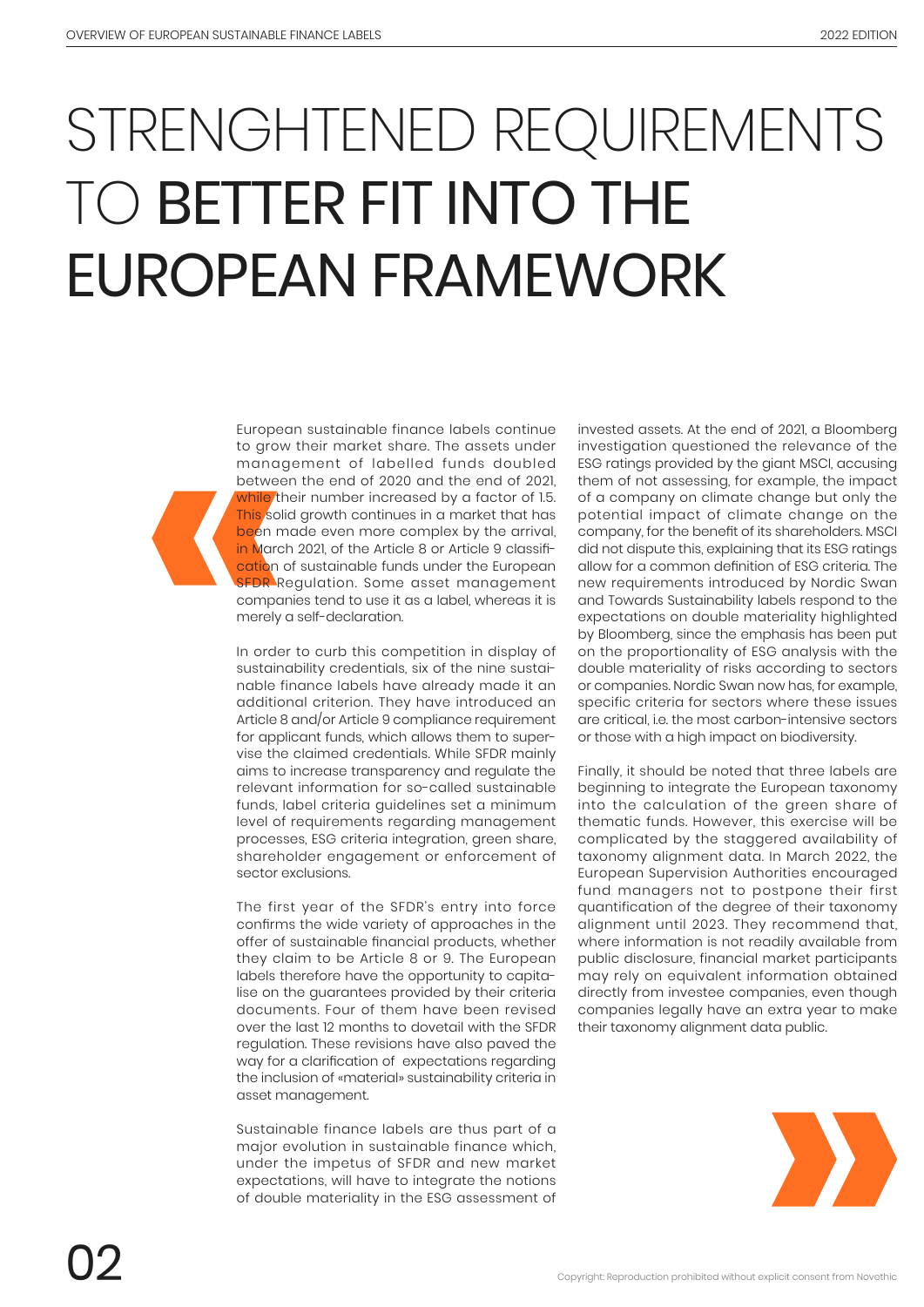# Content

#### **A still nuanced range of labels**

#### **ESG safeguards**

- Better framed ESG requirements
- Focus on (double) materiality
- Strengthened requirements on shareholder engagement

#### **Green share and point systems**

- Green labels must link green share and EU taxonomy
- Points systems: Nordic Swan tightens the rules

#### **Norm-based and sector exclusions**

- ESG exclusions
- Sensitive exclusions: fossil fuels and nuclear energy
- Technical derogations to fossil fuel exclusion criteria

#### **Key figures**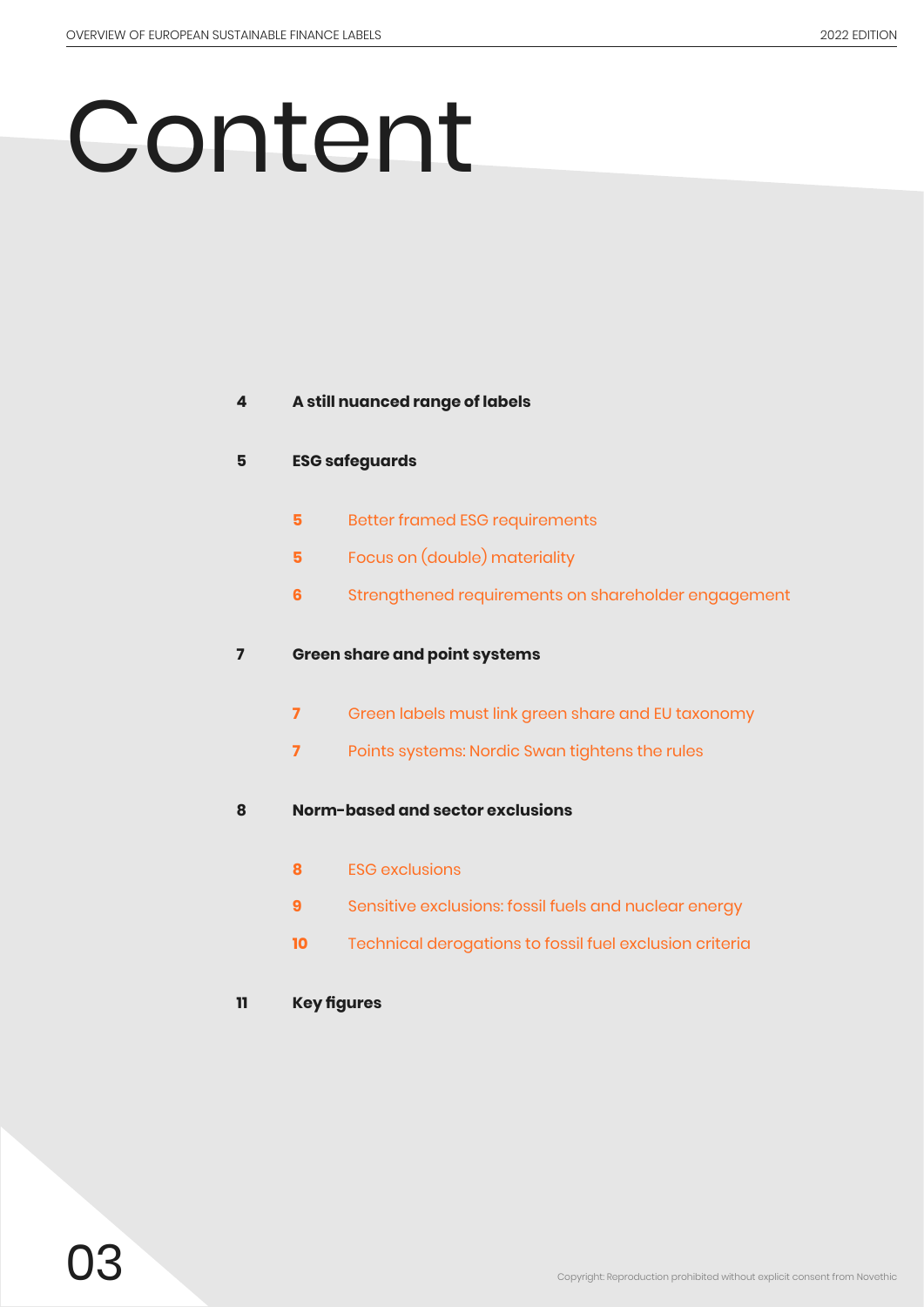Source: Novethic

## I. A still nuanced range of labels

Since 2019, Novethic has been compiling and updating an overview of the nine European sustainable finance labels, supported by governments, independent labelling committees or specialised bodies. They are grouped into two main categories: on the one hand, ESG labels, centred on minimum requirements and in some cases a points-based system, and, on the other hand, so-called «green» labels focused on the

environmental quality of portfolios, based or not on a taxonomy of green activities.

France is the only country that currently has two' labels supported by different Ministries: the SRI label, which guarantees the quality of SRI/ ESG management processes and is currently being overhauled, and the Greenfin label, which is specialised in environmentally-focused investment.

<sup>1</sup> Besides Finansol and France Relance, whose guidelines differ from the main features of the labels presented in this Overview.

|              | Labels                                                                                                 | <b>Governance</b>                                                                                                          | <b>Attribution</b>                   | <b>Type of label</b>                                                                                              | <b>Eligibility</b>                                                                                 |
|--------------|--------------------------------------------------------------------------------------------------------|----------------------------------------------------------------------------------------------------------------------------|--------------------------------------|-------------------------------------------------------------------------------------------------------------------|----------------------------------------------------------------------------------------------------|
|              | <b>SRI Label</b><br>(France)                                                                           | Standalone stakeholder committee.<br>supported by the Ministry of<br>Finances                                              |                                      | SRI/ESG investment process                                                                                        | UCITS, AIFs (including Real<br>Estate funds)                                                       |
| ESG          | <b>FNG-Siegel</b><br>(Germany, Austria<br>& Switzerland)                                               | Overall steering and review by QNG,<br>a subsidiary of FNG <sup>a</sup> , supervised by<br>an independent expert committee | ONG, based on<br>Univ. of Hamburg    | SRI/ESG investment process<br>3rd-party audits by with ESG and climate exclusions.<br>Point system                | Article 8/9 funds<br>distributed in AT/DE/CH/LI                                                    |
|              | <b>LuxFLAG ESG</b><br>LuxFLAG <sup>b</sup><br>(Luxembourg)                                             |                                                                                                                            | LuxFLAG                              | SRI/ESG investment process<br>with climate exclusions                                                             | Article 8/9 funds authorized<br>in an EU country or<br>equivalent authority                        |
|              | <b>Towards</b><br>Central Labelling Agency <sup>c</sup><br><b>Sustainability</b><br>(CLA)<br>(Belgium) |                                                                                                                            | Verifiers<br>appointed by<br>the CLA | Quality standard combining<br>requirements on the investment<br>process and exclusions                            | All types of funds<br>(Article 8/9 funds<br>if in scope of SFDR)                                   |
|              | Umweltzeichen<br>(Austria)                                                                             | Austrian Federal Ministry for the<br>Environment                                                                           | Ministry                             | SRI/ESG investment process<br>with ESG and climate exclusions.<br>Point system                                    | Investment products,<br>including funds of funds,<br>life insurance products,<br>real estate funds |
|              | <b>Nordic Swan</b><br><b>Ecolabel</b><br>(Nordic countries)                                            | Nordic Ecolabelling Board <sup>d</sup> ,<br>on a mandate from Nordic<br>governments                                        | Nordic Swan                          | SRI/ESG investment process with<br>ESG and climate exclusions &<br>optional green label criteria.<br>Point system | Article 8/9 funds and<br>investment products that<br>invest in NS labelled funds                   |
| Green labels | <b>LuxFLAG</b><br>Environment<br>(Luxembourg)                                                          | LuxFLAG <sup>b</sup>                                                                                                       |                                      | Thematic investments<br>and ESG criteria                                                                          | Article 8/9 funds                                                                                  |
|              | <b>LuxFLAG Climate</b><br><b>Finance</b><br>(Luxembourg)                                               | LuxFLAG <sup>b</sup>                                                                                                       | LuxFLAG                              | Thematic investments<br>and ESG criteria.<br>Climate exclusions                                                   | Article 9 funds                                                                                    |
|              | <b>Greenfin Label</b><br>(France)                                                                      | Standalone stakeholder committee<br>chaired by the Ministry for the<br><b>Ecological Transition</b>                        | Accredited<br>auditors               | Thematic investments<br>and ESG criteria.<br>Climate exclusions                                                   | Listed UCITS and some<br>non listed AIFs                                                           |

a Sustainable investment forum (German-speaking countries)

<sup>b</sup> Cross-border labelling agency with founding members from the financial sector in Luxembourg<br><sup>c</sup> The Central Labelling Agency (CLA) is the not-for-profit association that awards the Towards Sustainability Label

<sup>d</sup> Nordic Swan Ecolabel is a voluntary label created by the Nordic Council of Ministers in 1989 and available for about sixty categories of retail products. The "Financial Products" category was introduced in 2017.

 Note : the information on labelling criteria contained in this document is based on eligibility criteria documents available online on March 31st, 2022. They might further evolve. In the case of Nordic Swan, funds labelled before February 2022 have until March 2023 to comply with the criteria presented in this report. The new Towards Sustainability criteria came into force in January 2022.



**BRIEFS ESSENTIELS** [For more information on how the labels relate to the EU's](https://lessentiel.novethic.fr/blog/briefs-essentiel-12/post/les-labels-de-finance-durable-face-a-la-reglementation-europeenne-894http://) substantial Sustainable Finance Action Plan (SFDR, Taxonomy, Benchmarks), **Premium content [see Novethic Essentiel's premium content](https://lessentiel.novethic.fr/blog/briefs-essentiel-12/post/les-labels-de-finance-durable-face-a-la-reglementation-europeenne-894http://)** (in French).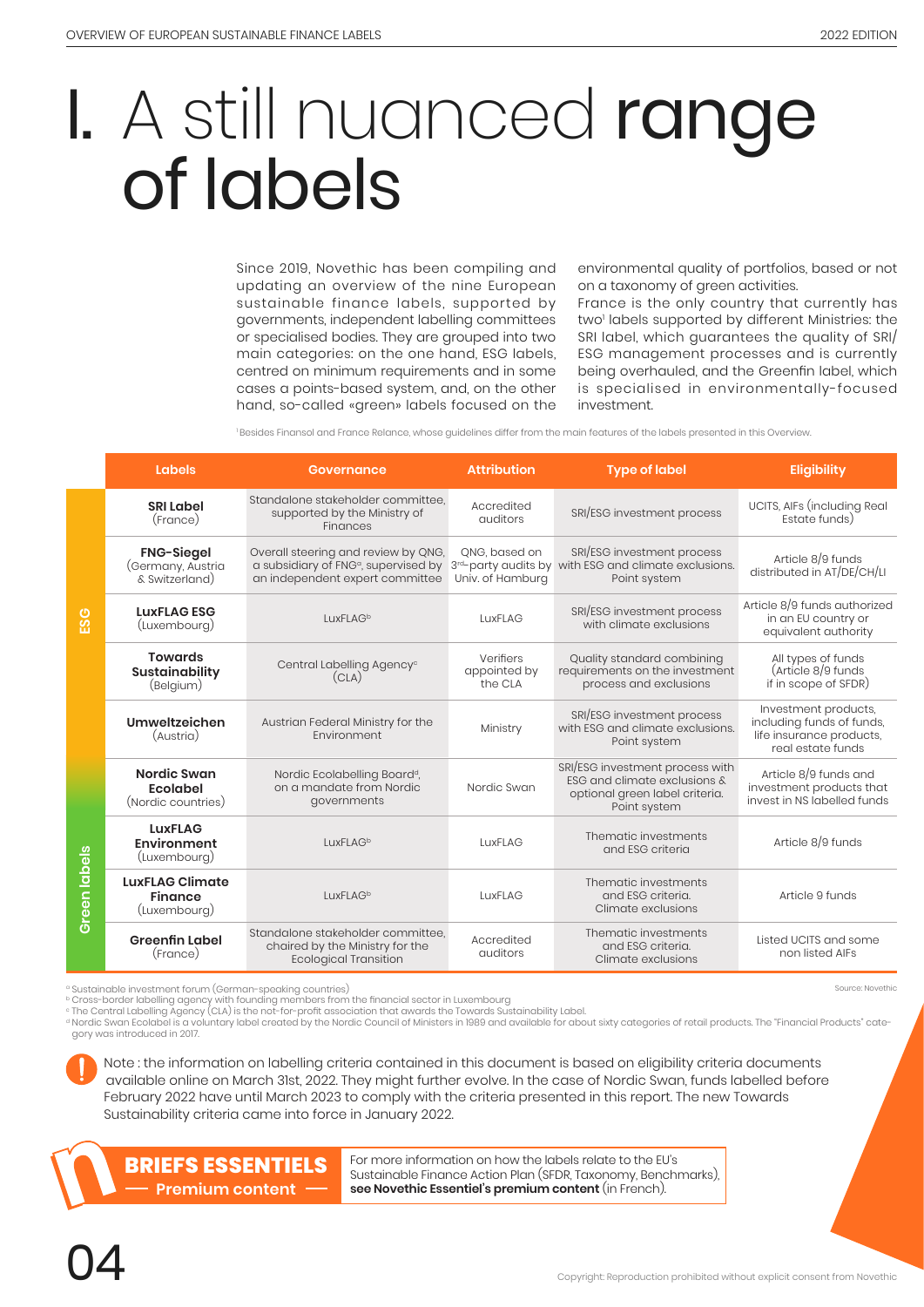# II. ESG safeguards

## Better framed ESG requirements

In order to be awarded, most labels require that a minimum percentage of securities (equities and corporate bonds, sovereign bonds, or even private debt) has been subject to ESG analysis. These rules are sometimes combined with exclusions *(see pages 8&9)* or a points system *(see page 7)*. Some labels also require regular updates of the ESG analysis.

| <b>Labels</b>                           | <b>Requirements on ESG coverage</b><br>and selectivity                                                                                                                                                    | Details on what the analysis should target                                                                                                                                                                                                                                                                                                                                                                      |  |  |
|-----------------------------------------|-----------------------------------------------------------------------------------------------------------------------------------------------------------------------------------------------------------|-----------------------------------------------------------------------------------------------------------------------------------------------------------------------------------------------------------------------------------------------------------------------------------------------------------------------------------------------------------------------------------------------------------------|--|--|
| Nordic Swan<br><b>Ecolabel</b>          | All direct holdings must undergo a double analysis<br>prior to investment. At least 70% of portfolio invested<br>in holdings with strong sustainability practices<br>according to a published definition. | Two dimensions must be taken into account:<br>- ESG (according to a materiality differentiated by sectors)<br>- EU Taxonomy (% of alignment of revenue or CapEx for each<br>company if its activities are eligible).                                                                                                                                                                                            |  |  |
| <b>Towards</b><br><b>Sustainability</b> | Mandatory ESG integration : analysis of 100% of<br>positions.<br>Display of selectivity when Best in class or Best in<br>universe filter is used.                                                         | Double materiality analysis. The depth and focus of the ESG due<br>diligence process shall take into account the likelihood and size<br>of the potential negative impact on sustainability factors of each<br>investment. A "controversy" screening is not considered sufficient.                                                                                                                               |  |  |
| <b>FNG-Siegel</b>                       | ESG screening (of companies and associated<br>business model) for 100% of the portfolio                                                                                                                   | Demonstration that all E/S/G pillars are taken into account and that the<br>analysis is conducted from the most holistic perspective as possible.                                                                                                                                                                                                                                                               |  |  |
| <b>LuxFLAG ESG</b>                      | 100% portfolio screening, according to at least<br>3 in-house ESG strategies and standards.                                                                                                               | Identification of material ESG risks.                                                                                                                                                                                                                                                                                                                                                                           |  |  |
| Umweltzeichen                           | - Mandatory integration of ESG selection criteria<br>- Less than 50% of the total investment universe can<br>be investable                                                                                | Based on two sets of themes (environment and climate; relations<br>with stakeholder groups), the selection should allow at least<br>(alternatively):<br>- to identify issuers which perform above-average in above-<br>mentioned fields<br>- to identify holdings of solution providers<br>- to exclude issuers whose business lines, activities or practices<br>contribute to environmental or social problems |  |  |
| <b>SRI Label</b>                        | ESG screening of lastingly more than 90% of the<br>portfolio. 20% reduction of the investable universe, or<br>"significantly" better average ESG score than initial<br>universe.                          | Currently under review. The SRI label committee was renewed<br>in Q3 2021.                                                                                                                                                                                                                                                                                                                                      |  |  |

Source: Novethic

## Focus on (double) materiality

While requiring an ESG analysis for all portfolio lines is becoming the norm, the corresponding criteria are gradually being refined. Environment, Social and Governance (ESG) still make up the bedrock of analysis requirements, but the labels updated in 2021 and 2022 have introduced nuances, more particularly on the so-called "material" ESG risks, and adopted new minimum requirements on environmental analysis.

The new version of the *Towards Sustainability Quality Standard* follows the approach of the SFDR regulation by requiring an assessment of both the likely impacts of sustainability risks on the return of the product ("outside in") and the risks of principal adverse impacts (PAI) on E, S and G factors of each investment ("inside out"). Social factors are specifically targeted.

The most notable development is the update of the Nordic Swan criteria document. It introduces the notion of critical sectors, for which the label defines minimum standards of analysis quality. Any company with more than 30% of its revenue derived from carbon-intensive2 activities must meet at least one quantitative criterion (revenue and CapEx aligned with the taxonomy) or qualitative criterion (validated *Science-Based Target* for its GHG emissions, or company among the 15% best in its sector for its GHG intensity). On biodiversity, all companies operating (above 30% of revenue) in sectors<sup>3</sup> where biodiversity is a material issue and which have poor sustainability performance must be subject to targeted shareholder engagement.

2 Aluminium, aviation, automobiles, cement, mining, pulp and paper, shipping, and steel,

 $^3$  Agriculture, construction & infrastructure, extractive industries, fishery & aquaculture, food & beverage, forestry & logging, shipping.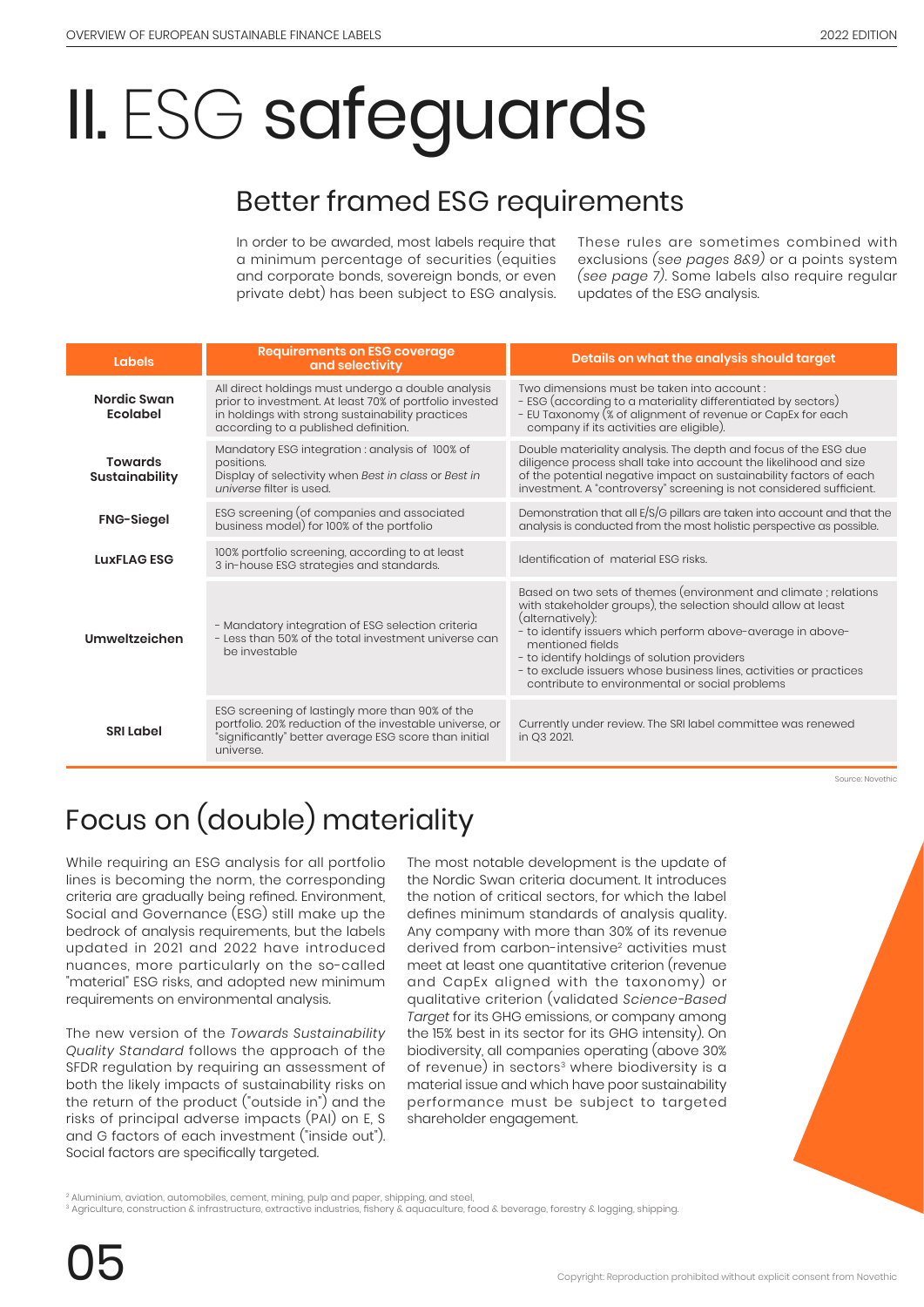### Strengthened requirements on shareholder engagement

The guidelines of the so-called "ESG" labels are gradually strengthening their requirements on criteria relating to shareholder engagement, as it is considered to be a lever for improving the performance of companies. The guidelines emphasise the existence of a formalised engagement approach and the exercise of voting rights by the asset management company that distributes the fund. Depending on the profile of the label, the criteria may be mandatory (minimum requirement) or part of a points-based system.

The chosen engagement approach should be described and allow for monitoring of progress achieved or not, as well as regular reporting. With regard to the voting policy, it should describe how voting rights are exercised at general meetings

and provide a record of cast votes.

While there are many similarities in the process criteria, there is more variety in the definition of objectives. Only the Towards Sustainability and Nordic Swan labels, which were reviewed in depth in 2021 and 2022, precisely state the expected purpose of shareholder engagement. Finally, while some asset management companies have only limited resources available, the criteria do not set quantitative objectives, with the exception of the Nordic Swan label, which rewards the most comprehensive approaches in its points-based system and requires targeted shareholder engagement for companies with a poor biodiversity rating to stimulate them towards conservation and sustainable use of biodiversity.

#### **Criteria applying to shareholder engagement and voting (for equity funds):**

| Labels                                  | Criteria                                                                                                                                                                                                                                                                                                                                                                                                                                          | <b>Objective</b>                                                                                                                                                 | <b>Presentation of results</b>                                                                                                                                                                                 |
|-----------------------------------------|---------------------------------------------------------------------------------------------------------------------------------------------------------------------------------------------------------------------------------------------------------------------------------------------------------------------------------------------------------------------------------------------------------------------------------------------------|------------------------------------------------------------------------------------------------------------------------------------------------------------------|----------------------------------------------------------------------------------------------------------------------------------------------------------------------------------------------------------------|
| <b>SRI Label</b>                        | Existence of a formal voting policy by the asset<br>management company and published on its website.<br>Details on the engagement policy (means, content, voting<br>statistics, track record of resolutions).                                                                                                                                                                                                                                     | Coherence with ESG objectives.                                                                                                                                   | Publication of votes on resolutions<br>presented at the AGMs of investee<br>companies and examples of<br>successful/failed engagement.                                                                         |
| <b>LUXFLAG ESG</b>                      | Description of investee "engagement activities" when<br>engagement or active ownership are one of the three<br>selected ESG strategies.                                                                                                                                                                                                                                                                                                           | Continued compliance with non-<br>financial objective. Companies<br>with significant breaches of<br>controversy principles must be<br>engaged. 2-year ultimatum. |                                                                                                                                                                                                                |
| <b>Towards</b><br><b>Sustainability</b> | At least for the fossil fuel sector, and encouraged for other<br>sectors with elevated risks for adverse impacts: clarification<br>of the engagement policy (objectives, strategy, methods,<br>monitoring), and of the voting and dialogue policy.                                                                                                                                                                                                | Interrogate issuers about their<br>alignment with the objectives of<br>the Paris agreement, including<br>intermediatory targets (2030)                           | If appropriate, publication of<br>an annual engagement and/or<br>voting report, with more detailed<br>information for companies in the<br>fossil fuel sector.                                                  |
|                                         | • Engagement related to ESG controversies : presentation<br>of the means to systematically carry out and follow up<br>on engagement in a way that matches the magnitude of<br>breaches.                                                                                                                                                                                                                                                           | • Lift doubts regarding<br>compliance with global norms<br>(unacceptable risk or breach of<br>exclusion criteria).<br>3 to 24 months ultimatum.                  | • Updates on the non-conformity<br>on the fund's webpage as long as<br>doubt persists.                                                                                                                         |
| Nordic Swan                             | • Voting policy or statement that promotes ESG-related<br>issues.<br>• Systematic and targeted engagement on sustainability :<br>time-bound goals and milestones for each engagement,<br>regular assessment of achievements, and description of<br>resources and tools                                                                                                                                                                            | • Vote on ESG-related issues<br>• Address ESG and/or EU<br>Taxonomy issues, concerns or<br>performance                                                           | • Company-specific voting records.<br>· Brief description In the fund's<br><b>Sustainability Report</b>                                                                                                        |
| <b>FNG-Siegel</b>                       | The point system rewards (in relation with sustainability):<br>- the existence of specific voting guidelines, the exercise of<br>voting rights, the initiation of or support for shareholder<br>proposals<br>- the existence of a formal policy on engagement activities<br>(objectives, intermediate steps and outcomes).<br>Engagement also contributes to the "institutional credibility"<br>rating of the asset manager in the points system. | Raise issuers' awareness of<br>sustainability and improve their<br>related performance.                                                                          | Publication of a Voting report<br>detailing E or S resolutions, and an<br>engagement report illustrating the<br>existence of an active dialogue<br>with a number of issuers and the<br>outcome of the process. |
| Umweltzeichen                           | • Exercises of voting and shareholder rights in a structured<br>and active way<br>. Pursuit of a clear and structured engagement approach.                                                                                                                                                                                                                                                                                                        | Structural contact to companies.<br>demonstration of need for action<br>and approaches to solutions.                                                             | In the annual report, at least in an<br>aggregated way:<br>- Voting record<br>- Engagement topics                                                                                                              |
|                                         | Mandatory<br>Rewarded in a points system                                                                                                                                                                                                                                                                                                                                                                                                          |                                                                                                                                                                  | Source: Novethic                                                                                                                                                                                               |

<sup>4</sup> Several guidelines also mention the possible participation in collaborative shareholder engagement initiatives (FNG, Nordic Swan).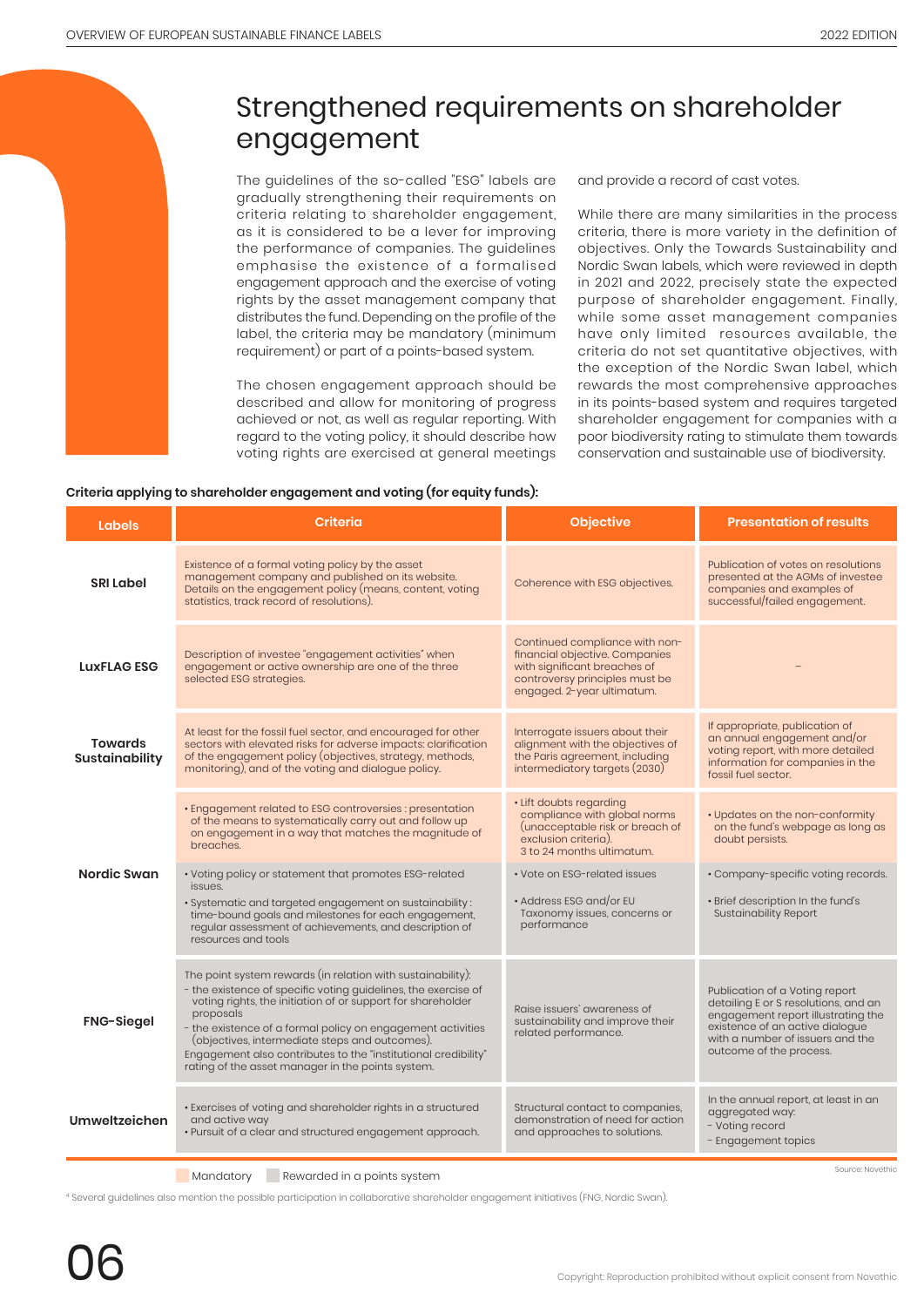## III. Green share and point systems

### Green labels must link green share and EU taxonomy

There are three labels whose awarding decision is subject to a minimum<sup>5</sup> "green share" calculation (Greenfin, LuxFLAG Environment or Climate Finance), as well as a 4th label for which a high green share exempts from certain optional criteria (Nordic Swan).

Article 4 of the Taxonomy Regulation mandates the application of its criteria for environmentally sustainable economic activities to requirements for financial products "that are made available as environmentally sustainable". Labels whose guidelines fit that definition are in the process of deploying these criteria, with Nordic Swan

having taken the biggest leap so far while tolerating the use proxies to estimate the degree of taxonomy alignment of funds until January 2024. Until deployment, the three other labels continue to use an older and more succinct list of eco-activities to ensure that investments are directed towards environmental activities.

See also the section on *green & thematic funds* in **Novethic's Brief** dedicated to labels vs. EU Regulation (in French).

### Points systems: Nordic Swan tightens the rules

Three labels stand out for basing their standards on a points system. For Nordic Swan and Umweltzeichen, the scoring system is used to check that a minimum number of requirements are met. However, the Nordic label has reduced the number of point criteria from 8 to 4 in order to remove points that were too "easy" to obtain and

criteria that were not used by applicant funds. The FNG-Siegel scoring system encourages the adoption of the most comprehensive ESG management practices and rewards "institutional credibility", i.e. the overall ESG / SRI commitments made by the asset management company.

| <b>Points for:</b>                                                                                                                                                                                                                         | <b>FNG</b>                                                                                               | <b>Umweltzeichen</b>                                                                                                                           | <b>Nordic Swan</b>                                                                                                                                                                                                     |
|--------------------------------------------------------------------------------------------------------------------------------------------------------------------------------------------------------------------------------------------|----------------------------------------------------------------------------------------------------------|------------------------------------------------------------------------------------------------------------------------------------------------|------------------------------------------------------------------------------------------------------------------------------------------------------------------------------------------------------------------------|
| <b>Additional ESG analysis</b><br>& selectivity of ESG filter                                                                                                                                                                              | Yes, a selection strategy score assesses<br>and rewards positive & negative<br>screening                 | Yes, high selectivity rates are<br>rewarded (via 3 thresholds of<br>50, 33 & 25% of initial investment<br>universe remaining)                  | Added to mandatory requirements                                                                                                                                                                                        |
| <b>Stringency of ESG</b><br>processes                                                                                                                                                                                                      | Yes (qualitative)                                                                                        | Yes (quantitative)                                                                                                                             |                                                                                                                                                                                                                        |
| <b>Voting policy</b><br>(equity funds)<br>See previous page                                                                                                                                                                                | Yes (qualitative & quantitative)                                                                         | Yes (qualitative)                                                                                                                              | Yes (quantitative), if votes cast at more than 25 or<br>50% of AGMs of investee companies (70 or 90% if a<br>proxy voting service is used)                                                                             |
| <b>Engagement and</b><br>dialogue<br>See previous page                                                                                                                                                                                     | Yes (qualitative & quantitative)                                                                         | Yes (qualitative)                                                                                                                              | Yes (quantitative), if engagement with at least 5% of<br>the fund's holdings (in number).<br>Points doubled if with at least 10%                                                                                       |
| <b>Additional exclusions</b>                                                                                                                                                                                                               | Yes, free choice and graded according<br>to depth of the supply chain taken into<br><b>No</b><br>account |                                                                                                                                                | No, criterion replaced by an obligation to take<br>biodiversity issues into account in sectors where they<br>are material                                                                                              |
| <b>EU Taxonomy focus</b>                                                                                                                                                                                                                   | Yes, if the taxonomy is used to define<br><b>No</b><br>sustainability KPIs                               |                                                                                                                                                | Yes, according to two approaches : green share, or<br>thematic fund                                                                                                                                                    |
| <b>Additionnal reporting</b>                                                                                                                                                                                                               | Yes, if ESG KPIs at fund level are made<br>public                                                        | <b>No</b>                                                                                                                                      | Yes, if the fund's Sustainability Report:<br>- presents the goals, method, resources, and<br>follow-up principles for company engagements<br>- contains or links to voting records showing<br>company-specific voting. |
| Weighted points sum must exceed<br>"Basic" label between 0 and 24.9% -<br>65 % of the maximum amount of<br><b>Total score:</b><br>stars awarded when grades exceed<br>points (differentiated by category<br>25, 50 or 70%.<br>of products) |                                                                                                          | Graded from 0 to 14 (equity funds)<br>or II (bond funds).<br>Minimum score of respectively 6 and 5 points.<br>(1 point flexibility until 2024) |                                                                                                                                                                                                                        |

<sup>5</sup> Two other labels use the EU taxonomy as part of their criteria for thematic funds, but meeting this criterion is not sufficient to obtain the label

Source: Novethic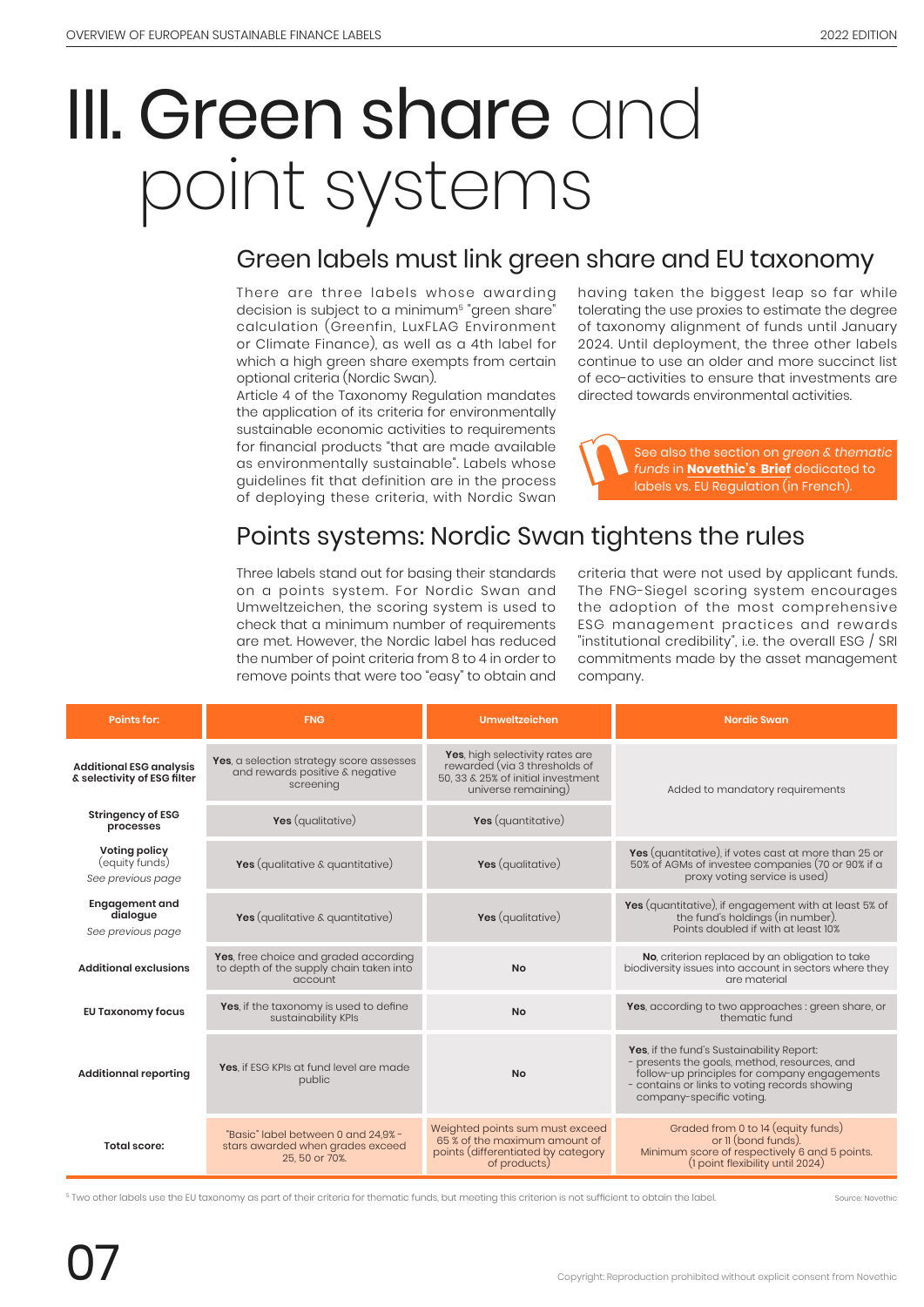## IV. Norm-based and sector exclusions

#### ESG exclusions

Label criteria guidelines combine ESG analysis with two types of exclusions.

#### **Norm-based exclusions**

They aim to eliminate controversial companies that violate fundamental conventions such as the Universal Declaration of Human Rights or do not respect the *Global Compact*, likened to the "Ten Commandments" for responsible businesses. The Towards Sustainability standard complements the *Global Compact* criteria with a list of *minimum social safeguards* (MSS) inspired from the European taxonomy. These MSS are: the OECD Guidelines for Multinational Enterprises, the UN Guiding Principles on Business and Human Rights, and the 8 core conventions of the International Labour Organisation (ILO).

#### **Sector exclusions**

Exclusions of controversial activities such as production of tobacco or landmines are very varied. Umweltzeichen is the last label to exclude

GMOs since the Nordic Swan label replaced a similar exclusion with increased requirements for sectors with high biodiversity impacts, including agriculture *(See page 5)*. In addition, it should be noted that the Towards Sustainability standard specifies that ESG controversy analysis should be able to capture cases of companies whose lobbying activities contribute to "manufacturing doubt" about the adverse impacts of their activities on sustainability factors.

For exclusions applicable to sovereign issuers, three labels now use, among others, the *Corruption Perceptions Index* maintained by the NGO Transparency International. This is one of the exclusion criteria proposed for the upcoming EU Ecolabel, according to the latest version published in March 2021. The same applies to the exclusion of countries that have not ratified the Convention on Biological Diversity, with the United States at the forefront of non-ratifiers.

| <b>ESG EXCLUSIONS</b>                     |                            | <b>FNG-Siegel</b>                                                                                                                                   | Umweltzeichen                                                                                      | <b>Nordic Swan</b>                                                                          | <b>Towards Sustainability</b>                                                                                                                                                                          | LuxFLAG ESG <sup>a</sup>          |
|-------------------------------------------|----------------------------|-----------------------------------------------------------------------------------------------------------------------------------------------------|----------------------------------------------------------------------------------------------------|---------------------------------------------------------------------------------------------|--------------------------------------------------------------------------------------------------------------------------------------------------------------------------------------------------------|-----------------------------------|
|                                           | <b>Corporates</b>          | Global Compact                                                                                                                                      | "In house" framework                                                                               | "In house"<br>framework                                                                     | Global Compact + MSS <sup>b</sup> of the<br>EU Taxonomy                                                                                                                                                | Global Compact<br>OECD guidelines |
| Norm-<br>based<br>exclusions<br>framework | Government<br><b>bonds</b> | Lists (Freedom House,<br>Paris Agreement,<br>Convention on<br>Biological Diversity, NPT <sup>c</sup> ,<br>score below 35 in the<br>CPI <sup>d</sup> | Lists (Human rights,<br>death penalty,<br>military budgets,<br>nuclear energy<br>expansion policy) | Lists (sanctions.<br>Paris Agreement,<br>score below 40<br>in the CP $\vert$ <sup>d</sup> ) | Lists (incl. Labour and Human<br>rights, military budgets,<br>Freedom House, Paris<br>Agreement, Convention on<br>Biological Diversity, NPT <sup>c</sup> , score<br>below 40 in the CPI <sup>d</sup> ) | Countries on<br>sanctions lists   |
| <b>Unconventional weapons</b>             |                            | P/C                                                                                                                                                 | R/P                                                                                                | R/P/C                                                                                       | R/P/C                                                                                                                                                                                                  | R/P                               |
| <b>Conventional weapons</b>               |                            | P/C                                                                                                                                                 | R/P                                                                                                | R/P                                                                                         | P/C                                                                                                                                                                                                    | <b>No</b>                         |
| <b>Tobacco</b>                            |                            | P                                                                                                                                                   | <b>No</b>                                                                                          | R/P                                                                                         | R/P/C                                                                                                                                                                                                  | R/P                               |
| <b>Genetic engineering</b>                |                            | <b>No</b>                                                                                                                                           | R/P                                                                                                | <b>No</b>                                                                                   | <b>No</b>                                                                                                                                                                                              | <b>No</b>                         |

#### **R : resale – P : production – C : components**

The turnover thresholds used to define the exclusions for the targeted activities vary between 0 and 10%.

a Differentiated thresholds for tobacco production and resale. Ad hoc exclusions encouraged for alcohol, gambling, adult entertainment.

<sup>b</sup> *Minimum Social Safeguards* c Nuclear Non-Proliferation Treaty

<sup>d</sup> *Corruption Perceptions Index*, published by Transparency International

Labels not mentioned above leave the definition of exclusions to the discretion of the fund manager (SRI Label and LuxFLAG Environment), or

only exclude weapons covered by the Oslo and Ottawa Conventions, and, in terms of sovereign bonds, are only open to green bonds (Greenfin).

Source: Novethic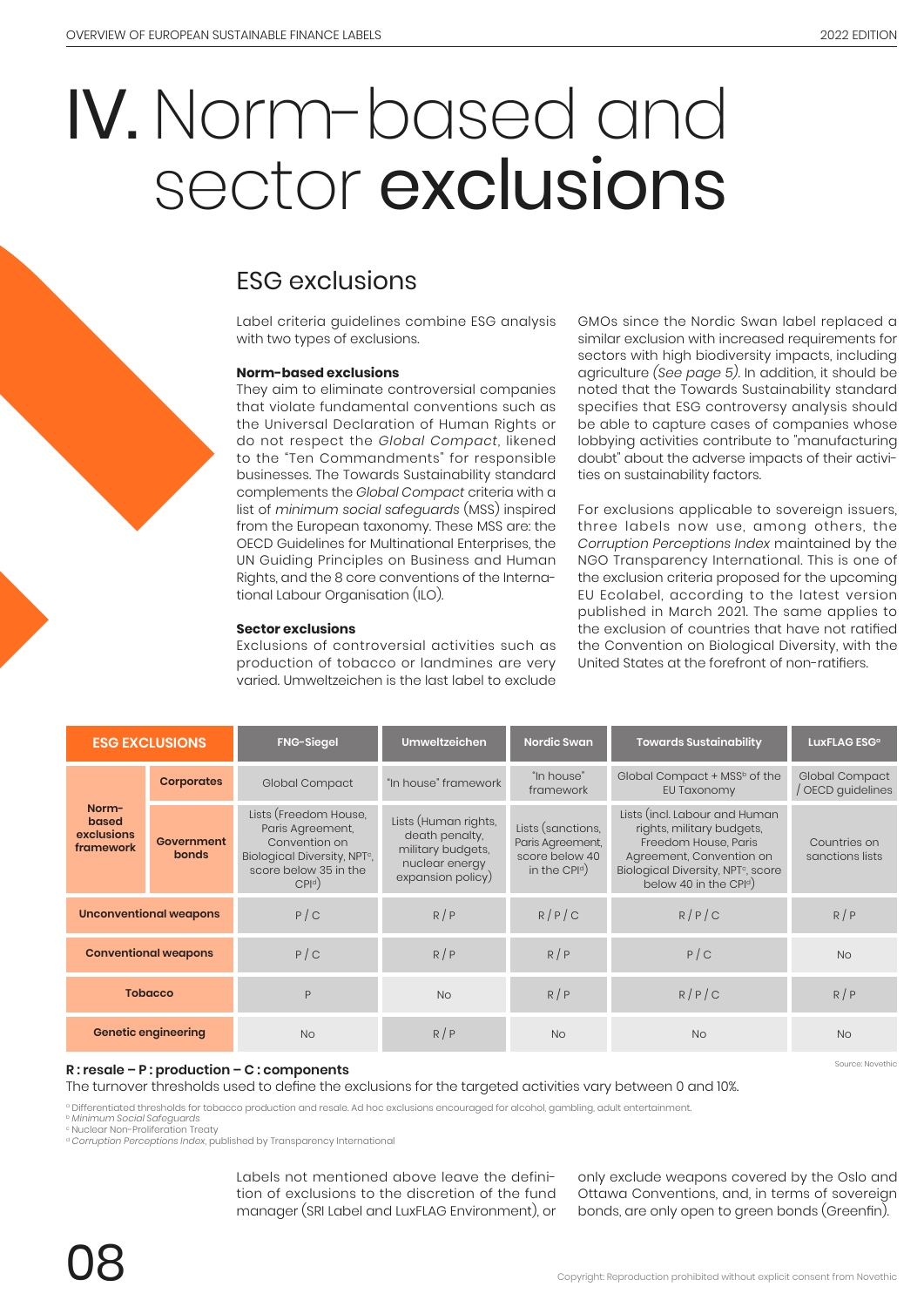## Sensitive exclusions: fossil fuels and nuclear energy

Responding to the expectation that a labelled fund can offer the guarantee that it will not invest in environmentally damaging sectors, the exclusion of fossil fuels is widespread in label requirements, with the exception of the SRI label. Coal is the most widely excluded sector, with varying thresholds. While this exclusion seems natural for green labels or those that are the scheme for financial products of an eco-label for consumption goods (Nordic Swan and Umweltzeichen), it is important to note that two standards presented as ESG (FNG and Towards Sustainability) also encompass stringent criteria on fossil fuel exclusion. Beyond coal production or combustion, each of the standards offers highly technical distinctions between the different modes of oil and gas production and extraction (upstream), to which criteria guidelines sometimes add transport and distribution (downstream) or the enabling industries that provide services and equipment to excluded companies. Finally, while the "Net Zero by 2050" report, published in May 2021 by the International Energy Agency (IEA), imposed the idea that no new oil and gas fields should be approved after 2021, only two labels apply a "non expansion" criterion for excluded activities, on a restricted perimeter not including conventional oil and gas.

#### **How are gas and nuclear treated ?**

The exclusion of nuclear energy by some labels, which predates the possible introduction of this technology into the European taxonomy<sup>6</sup>, is still practiced on a large scale. Only the LuxFLAG ESG label takes a position on a hypothetic evolution of the criteria in a footnote which states that it "*might revisit nuclear exclusion once discussions are finalised*". Fossil gas benefits from a differentiated criteria under FNG and Umweltzeichen labels, which do not exclude it for electricity production. The Towards Sustainability standard does not directly exclude it, as long as the energy company using it is diversified.

#### **Convergence towards 5% brought to a halt ?**

The enforcement of the exclusion criteria is based on the percentage of a company's revenue attributable to an excluded activity. While the thresholds have been progressively lowered to converge around 5% for many activities, this threshold does not seem to be further extended to additional activities. Instead, the trend is to define derogations to the exclusions for companies "in transition".

#### **Schematic view of the exclusion criteria, presented by fuels and revenue thresholds**

|                                          | <b>Exploration &amp; extraction</b> |                               |                           | <b>Production of electricity (and heat)</b> |      |                                                                             | <b>Other</b>             |                |                                        |     |                         |
|------------------------------------------|-------------------------------------|-------------------------------|---------------------------|---------------------------------------------|------|-----------------------------------------------------------------------------|--------------------------|----------------|----------------------------------------|-----|-------------------------|
|                                          | Coal                                | n.c.F.                        | c.F.                      | Uranium                                     | Coal | Oil                                                                         | Gas                      | <b>Nuclear</b> | Equipment Transport<br>and<br>services | (F) | <b>Non</b><br>expansion |
| Greenfin                                 | 5%                                  | 5%                            | 5%                        | 5%                                          | 5%   | 5%                                                                          | 5%                       | 5%             | 33%                                    | 5%  |                         |
| Nordic Swan'                             | 5%                                  | 5%                            | 5%                        | 5%                                          | 5%   | 5%                                                                          | 5%                       | 5%             |                                        |     |                         |
| Umweltzeichen                            | 5%                                  | 5%                            | 5%                        | 5%                                          | 5%   | 5%                                                                          | $\overline{\phantom{0}}$ | 5%             | $5\%$<br>(N)                           |     |                         |
| <b>FNG</b>                               | 5%                                  | 5%                            | $\qquad \qquad -$         | 5%                                          | 10%  |                                                                             |                          | 5%             | 5%<br>(N/n.c.F.)                       |     |                         |
| <b>Towards</b><br>Sustainability"        | 5%                                  | 5%                            | 5%                        |                                             |      | Declining thresholds*** for carbon intensity<br>(gCO2/kWh) apply until 2025 |                          |                | 50%<br>(by NACE<br>codes)              | 5%  | C/N/n.c.F.              |
| <b>LuxFLAG</b><br><b>Climate Finance</b> | 30%                                 | Internal<br>criteria<br>apply | 30%<br>(explo-<br>ration) |                                             | 30%  |                                                                             |                          |                |                                        |     | C/N                     |
| LuxFLAG ESG""                            |                                     | "encouraged"                  |                           | 5%                                          |      | "encouraged"                                                                |                          | 5%             | 5%<br>(N)                              |     |                         |

**F**: all fossil fuels – **n.c.F.**: non-conventional fossil fuels – **c.F.**: conventional fossil fuels – **C** : coal – **N** : nuclear

Source: Novethic

\* With possible exceptions

\*\* Metrics other than revenue can be used in some cases \*\*\* Their trajectory is set by a 2°C scenario from the IEA.

\*\*\*\* Non-final criterion, subject to the final decision on the presence of nuclear energy in the EU Taxonomy

<sup>6</sup> The European Commission decided on February 2<sup>nd</sup> to include nuclear energy (and fossil gas) in a Complementary Delegated Act of the Taxonomy, as "transition" technologies until 2050 and under certain conditions. The Council of the EU and the European Parliament can still block this addition, although obtaining the necessary majorities (qualified or absolute) seems hypothetical..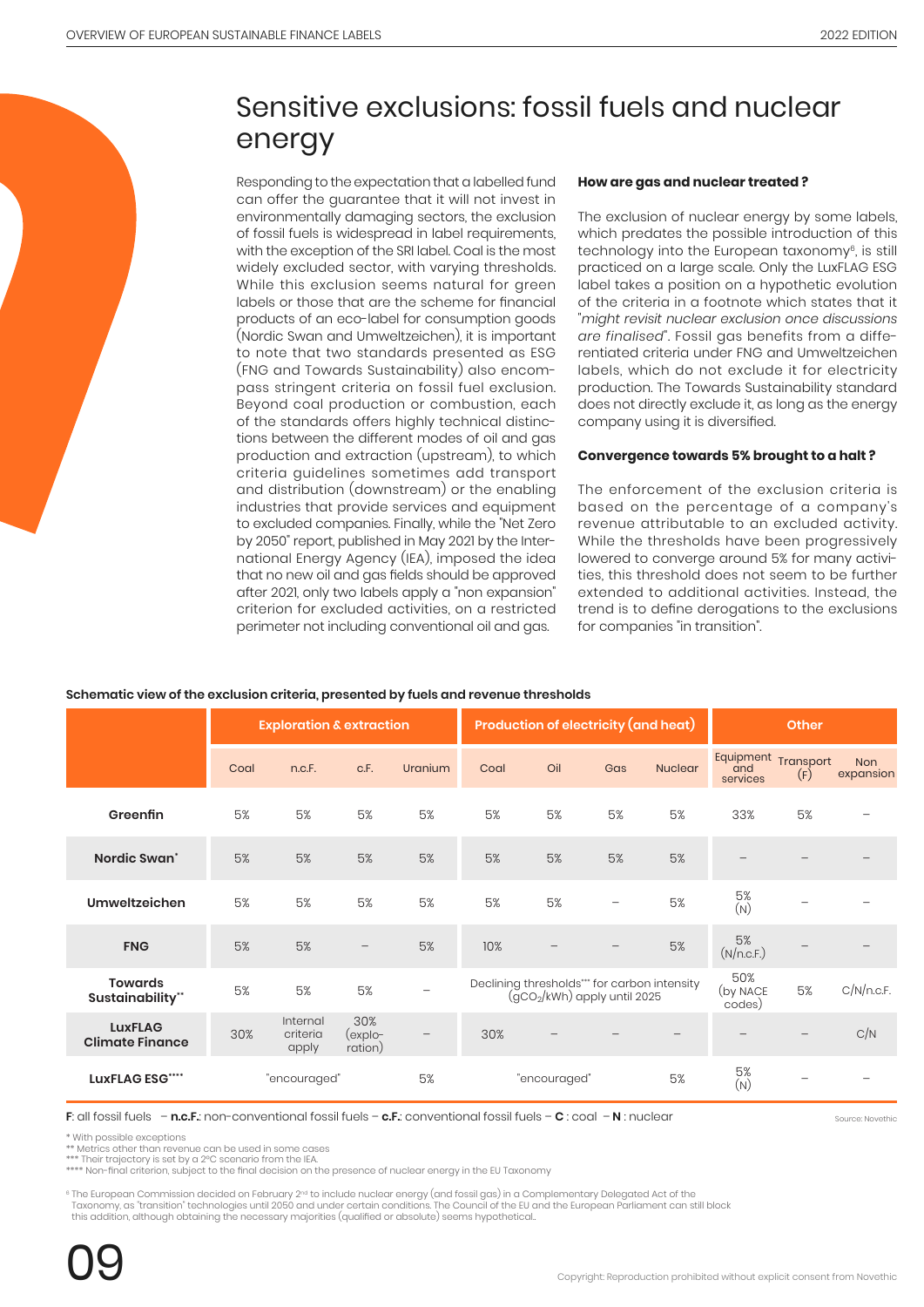### Technical derogations to fossil fuel exclusion criteria

Nordic Swan and Towards Sustainability labels have updated the wording of the criteria that can be used to justify an exception or waiver to their exclusions related to the Energy sectors. For Nordic Swan, oil & gas majors and energy utilities must be able to demonstrate that they focus more than 90% of their new capacity investments on renewables and that renewables represent more than 50% of revenues or installed capacity. The Towards Sustainability standard has opted for a more differentiated treatment, allowing a

choice between validated SBT targets, capped fossil fuel CapEx or a minimum share of CapEx/ green revenue. Gas-fired power generation is not targeted.

The table below summarizes these criteria and compares them with those foreseen for electricity and heat production in the latest version of the upcoming EU Ecolabel for financial products (V4).

#### **Types of criteria used to define companies not subject to the strict exclusion thresholds**

|                                                                                                        | <b>Exploration &amp; extraction</b> |                                              |                    | Production of electricity and heat |                                                            |  |  |
|--------------------------------------------------------------------------------------------------------|-------------------------------------|----------------------------------------------|--------------------|------------------------------------|------------------------------------------------------------|--|--|
|                                                                                                        | <b>Nordic Swan</b>                  | <b>Towards</b><br>Sustainability*            | <b>Nordic Swan</b> | <b>Towards</b><br>Sustainability*  | <b>Ecolabel V4**</b>                                       |  |  |
| Minimum CapEx spent in<br>renewable energy                                                             | Yes<br>(90%)                        | Yes<br>$(50\% / 15\%)$                       | Yes<br>(90%)       | <b>Yes</b><br>(50%)                |                                                            |  |  |
| Minimum revenue or installed<br>capacity in renewable energy                                           | Yes<br>(50%)                        |                                              | Yes<br>(50%)       | <b>Yes</b><br>(50%)                |                                                            |  |  |
| Cap on revenue from non-<br>conventional fossil fuels                                                  | Yes<br>(0%)                         |                                              | Yes<br>(0%)        |                                    |                                                            |  |  |
| Cap on CapEx spent on fossil fuels<br>or non-expansion criteria                                        |                                     | <b>Yes</b><br>(15% for O&G,<br>10% for coal) |                    |                                    | Yes<br>(0% of expansion<br>CapEx $\&$<br>maintenance OpEx) |  |  |
| SBTi target set, or GHG emissions<br>decreasing by 7% annually                                         |                                     | <b>Yes</b>                                   |                    | <b>Yes</b>                         | <b>Yes</b>                                                 |  |  |
| Strategic transition plan that<br>includes a phase-out of fossil<br>assets, or harm reduction strategy |                                     | Yes                                          |                    | Yes                                | <b>Yes</b>                                                 |  |  |
| Cumulative criteria<br>Alternative criteria<br>O&G: oil and gas<br>Source: Novethic                    |                                     |                                              |                    |                                    |                                                            |  |  |

\* Criterion for minimum CapEx dedicated to renewables is less stringent for conventional oil majors (15% threshold versus 50% for other fossil fuel companies). For electricity generation, the criterion only applies to companies active in coal and nuclear power. Gas-fired power generation is not directly targeted.<br>\*\* Criterion applicable to companies with 5 to 30% of revenue in the supply of fossil fue

In contrast to these two sets of guidelines, the October 2021 update of the Greenfin label chose to reinforce the exclusions on the fossil fuel value chain (see previous page). This update received a lukewarm welcome, as some asset management companies feel that it prevents them from investing in some of the leading

renewable energy companies because they retain a legacy fossil fuel business. In parallel, the FNG label preferred to open a consultation with the management companies that hold the label on its exclusion thresholds, before opening it up to all the stakeholders of the German label at the beginning of 2022.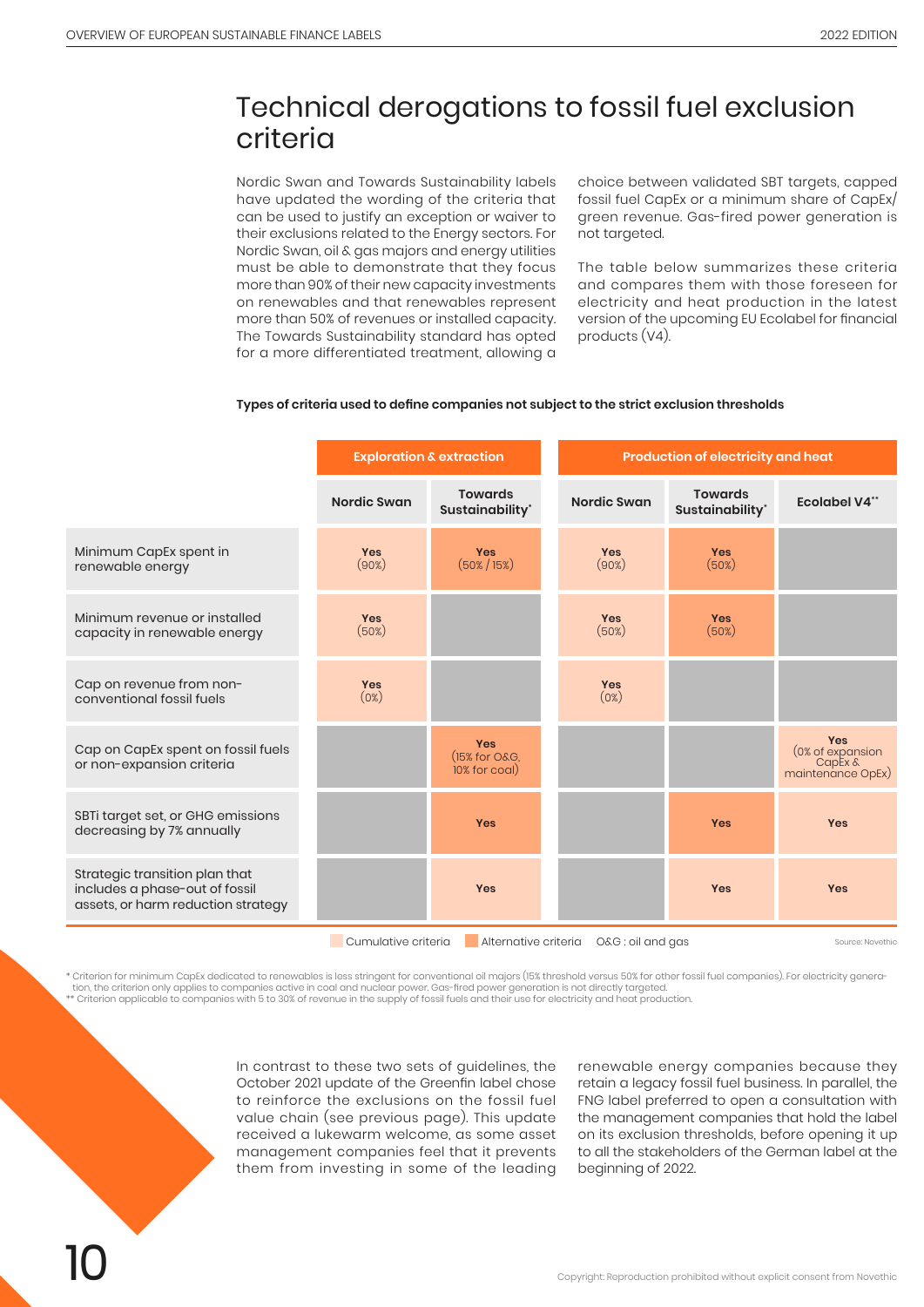# V. Key figures

### Competition between labels remains keen

There are now five labels with more than 200 labelled funds and four with more than €100 billion under management. Two labels are leading the way since 2019: the French SRI label and the Belgian Towards Sustainability standard. Both are the only ones to have surpassed 600 labelled funds and well over €500 billion in assets under management. As of 31 December 2021, the leader in terms of number of funds was the SRI label (950 vs. 642), as well as in terms of volume of assets under management (777 billion vs. 578), but its reform is still underway and it remains far from the various European regulations.

FNG-Siegel and Umweltzeichen labels are maintaining their momentum in the German-speaking orbit, as is Nordic Swan in

Northern Europe. Their volume of assets under management remains modest but has almost doubled in one year. In Luxembourg, the environmentally themed approach of the LuxFLAG (Climate Finance and Environment) labels is struggling to attract asset managers, who prefer the ESG approach, which is increasing in terms of number of funds and volume of assets under management. Finally, the growing number of multiple labelling should be noted. There are 254 funds with two labels, 38 others with three, and even 14 funds with four. The number of funds with at least two labels has almost doubled (306 compared to 171) from one edition of the Overview to the next, which testifies to the persistence of national dynamics in various European markets.

|              |                                                             | <b>Number of funds</b> |                |            | (Morningstar & LuxFLAG data) | <b>Number of funds</b><br>with multiple<br><b>labels</b> |                |                |
|--------------|-------------------------------------------------------------|------------------------|----------------|------------|------------------------------|----------------------------------------------------------|----------------|----------------|
|              |                                                             | 12/31/2019             | 12/31/2020     | 12/31/2021 | 12/31/2019                   | 12/31/2020                                               | 12/31/2021     | 12/31/2021     |
|              | <b>SRI Label</b><br>(France)                                | 321                    | 649            | 950        | 138                          | 359                                                      | 777            | 185            |
| ESG          | <b>FNG-Siegel</b><br>(Germany, Austria,<br>Switzerland)     | 104                    | 168            | 257        | 30                           | 60                                                       | 115            | 116            |
|              | <b>LuxFLAG ESG</b><br>(Luxembourg)                          | 100                    | 238            | 277        | 43                           | 121                                                      | 148            | 55             |
|              | <b>Towards</b><br><b>Sustainability</b><br>(Belgium)        | 265                    | 442            | 642        | 139                          | 284                                                      | 578            | 218            |
|              | Umweltzeichen<br>(Austria)                                  | $116*$                 | $123*$         | 206        | $15*$                        | $34*$                                                    | 60             | 66             |
|              | <b>Nordic Swan</b><br><b>Ecolabel</b><br>(Nordic countries) | 32                     | 54             | 74         | 11                           | 25                                                       | 34             | $\overline{7}$ |
|              | <b>LuxFLAG</b><br>Environment<br>(Luxembourg)               | 10                     | $\overline{4}$ | 8          | 8                            | $\langle$ ]                                              | $\overline{2}$ | 3              |
| Green labels | <b>LuxFLAG Climate</b><br><b>Finance</b><br>(Luxembourg)    | $2*$                   | $2*$           | 5          | $\langle$ ]*                 | $\langle$ ]*                                             | $\langle$ ]*   | 0              |
|              | <b>Greenfin Label</b><br>(France)                           | $19*$                  | $29*$          | 74         | $6*$                         | $14*$                                                    | $31***$        | 20             |
|              | <b>TOTAL</b>                                                | 806                    | 1418           | 2119       | 302                          | 690                                                      | 1337           | 306            |

\*Number and AuM for listed funds only \*\* €21bn for listed funds and €10bn for unlisted funds Source: Novethic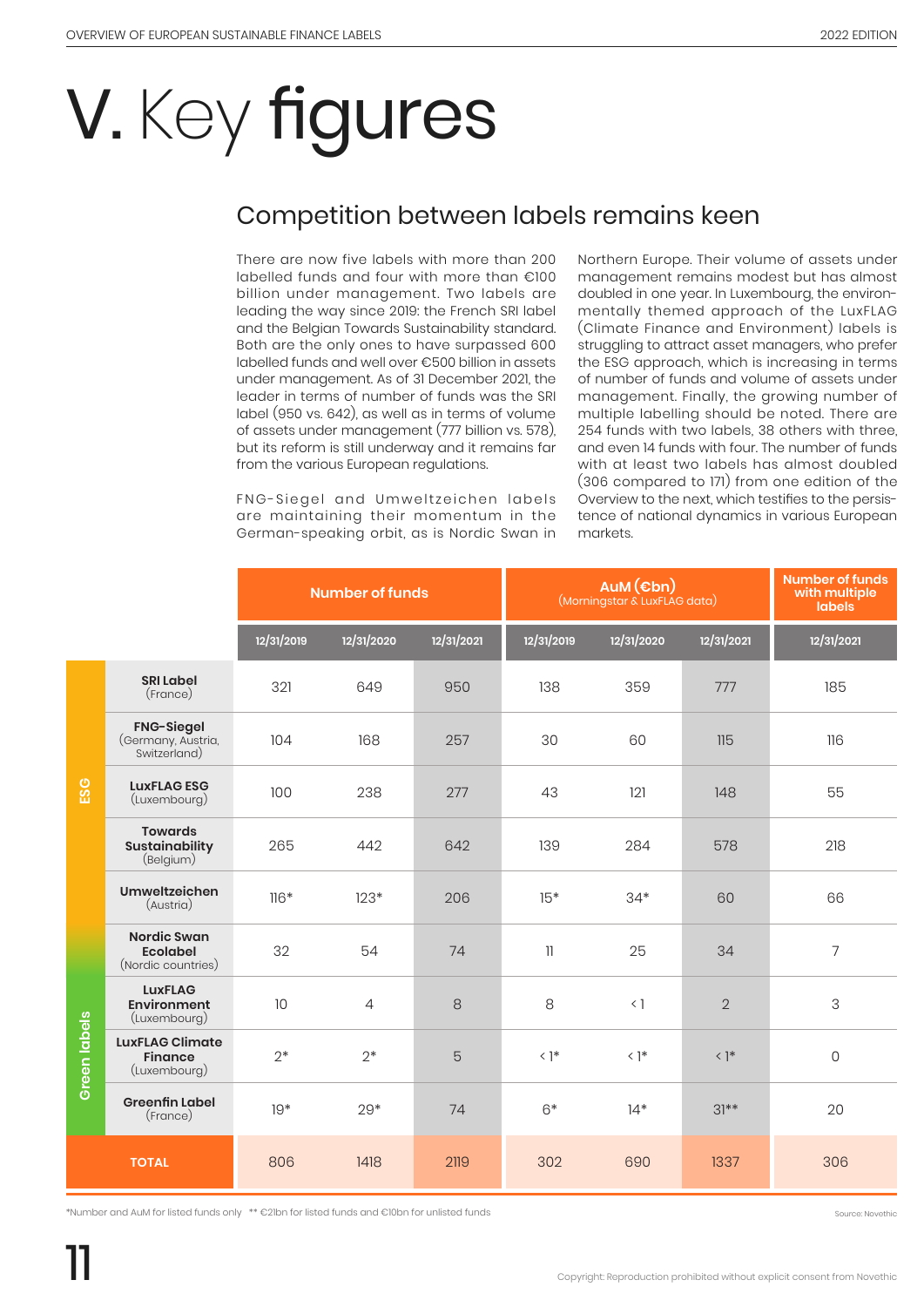## European labels reflect the sustainable finance market

Scrutiny of sustainable finance labels shows that they are part of a market dominated by a broad ESG selection approach. With the exception of the green labels, they are awarded to a majority of funds that self-classify as Article 8 under the SFDR regulation. France takes a lion's share with its SRI label, which has

however not been reformed to fit the new European framework. The overhaul of the most advanced criteria guidelines, such as Nordic Swan, sets out new requirements based on double materiality and differentiated sectoral approaches according to their exposure to environmental risks.

#### **Breakdown of labelled funds according to their SFDR « Article » (as of 12/31/2021)**



92% of labelled funds are actively managed, and 8% are passively managed. (Sample : 1820 funds whose type of management is known)

#### **Breakdown of labelled funds by firm country**

| Firm country of<br>labelled funds | Number of<br>funds | <b>AuM</b><br>(12/31/2021) |
|-----------------------------------|--------------------|----------------------------|
| France                            | 707                | €559bn                     |
| Luxembourg                        | 485                | €420bn                     |
| Belgium                           | 129                | €93bn                      |
| Austria                           | 111                | €26bn                      |
| Denmark                           | 80                 | €28bn                      |
| Germany                           | 80                 | €24bn                      |
| Irland                            | 66                 | €81bn                      |
| <b>Netherlands</b>                | 53                 | €56bn                      |
| United Kingdom                    | 26                 | €16bn                      |
| Sweden                            | 19                 | €21bn                      |

Source: Novethic

## Assets mostly invested in equity, a quarter of which are multi-labelled

49% of the total assets under management (AuM) of labelled European funds are invested in equities. This is followed by bonds (18% of AuM) and allocation funds (14%). The rest of the asset classes represent less than a quarter of the AuM. As for multi-labelled funds, their share of AuM represents almost a quarter of the total (24%). Furthermore, in number, funds only awarded with a green label (excluding multi-labelled funds) represent less than 1% of total equity funds, compared to 3.5% of the total for green bond funds.

#### **Breakdown of AuM by asset class and label (as of 12/31/2021)**